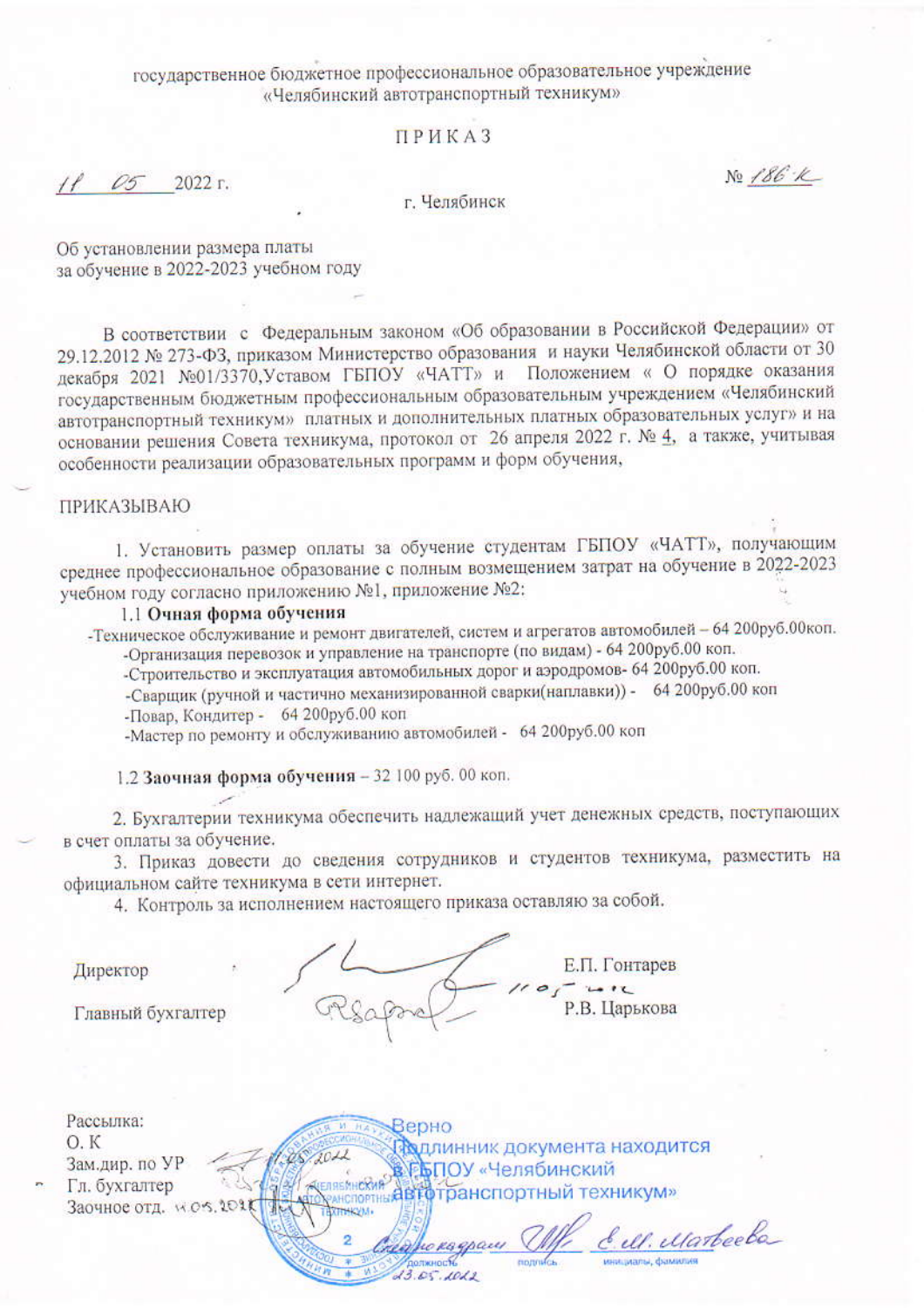Приложение к приказу№1<br> $H$  C5 MML № 186°

## Стоимость обучения студентов очной, заочной форм образования на 2022-2023 учебный год (база - основное общее образование)

| Стоимос<br>тные<br>группы | Код спец-ти,<br>профессии | $\frac{1}{2}$<br>Наименование специальности, профессии                             | курс           | Стоимость<br>обучения<br>очной<br>формы (2022-<br>2023 уч.год) | Стоимость<br>обучения<br>ЗАОЧНОЙ<br>формы (2022-<br>2023 уч.год) |
|---------------------------|---------------------------|------------------------------------------------------------------------------------|----------------|----------------------------------------------------------------|------------------------------------------------------------------|
| 2 группа                  | 23,02.07                  | Техническое обслуживание и ремонт<br>двигателей, систем и агрегатов<br>автомобилей | $\mathbf{1}$   | 64 200,00                                                      | 32 100,00                                                        |
| 2 группа                  | 23.02.01                  | Организация перевозок и управление на<br>транспорте (по видам)                     | $\overline{1}$ | 64 200,00                                                      | -------------                                                    |
| 2 группа                  | 08.02.05                  | Строительство и эксплуатация<br>автомобильных дорог и аэродромов                   | $\overline{1}$ | 64 200,00                                                      |                                                                  |
| 1 группа                  | 43.01.09                  | Повар, кондитер                                                                    | $\mathbf{I}$   | 64 200,00                                                      |                                                                  |
| 2 группа                  | 23.01.17                  | Мастер по ремонту и обслуживанию<br>автомобилей                                    | $\mathbf{I}$   | 64 200,00                                                      |                                                                  |
| группа                    | 15.01.05                  | Сварщик(ручной и частично<br>механизированной сварки (наплавки))                   | 1              | 64 200,00                                                      |                                                                  |
| 2 группа                  | 15.01.05                  | Сварщик(ручной и частично<br>механизированной сварки (наплавки))                   | $\overline{2}$ | 65 520,00                                                      |                                                                  |
| 2 группа                  | 23.01.17                  | Мастер по ремонту и обслуживанию<br>автомобилей                                    | $\overline{2}$ | 65 520,00                                                      |                                                                  |
| 1 rpynna                  | 43.01.09                  | Повар, кондитер                                                                    | $\overline{2}$ | 65 520,00                                                      | ------ <del>West</del>                                           |
| 2 группа                  | 23.02.07                  | Техническое обслуживание и ремонт<br>двигателей, систем и агрегатов<br>автомобилей | $\overline{2}$ | 65 520,00                                                      | 32 760,00                                                        |
| 2 группа                  | 23.02.01                  | Организация перевозок и управление на<br>транспорте (по видам)                     | $\overline{2}$ | 65 520,00                                                      |                                                                  |
| 2 группа                  | 08.02.05                  | Строительство и эксплуатация<br>автомобильных дорог и аэродромов                   | $\overline{2}$ | 65 520,00                                                      |                                                                  |
| 2 группа                  | 23.02.07                  | Техническое обслуживание и ремонт<br>двигателей, систем и агрегатов<br>автомобилей | $\overline{3}$ | 67 940,00                                                      | 32 650,00                                                        |
| 2 группа                  | 23.02.01                  | Организация перевозок и управление на<br>транспорте (по видам)                     | 3              | 67 940,00                                                      | the company's company's program and the                          |
| $\mathbb{Z}^2$ группа     | 08.02.05                  | Строительство и эксплуатация<br>автомобильных дорог и аэродромов                   | $\overline{3}$ | 67 940,00                                                      | -------------                                                    |
| $2$ rpynna                | 23.01.17                  | Мастер по ремонту и обслуживанию<br>автомобилей                                    | $\frac{3}{2}$  | 67 940,00                                                      |                                                                  |
| 1 группа                  | 43.01.09                  | Повар, кондитер                                                                    | 3              | 67 940,00                                                      |                                                                  |
| 2 группа                  | 23.02.07                  | Техническое обслуживание и ремонт<br>двигателей, систем и агрегатов<br>автомобилей | $\overline{4}$ | 65 250,00                                                      | 29 000,00                                                        |
| 2 группа                  | 23.02.01                  | Организация перевозок и управление на<br>транспорте (по видам)                     | $\overline{4}$ | 65 250,00                                                      |                                                                  |
| 2 группа                  | 08.02.05                  | Строительство и эксплуатация<br>автомобильных дорог и аэродромов                   | $\overline{4}$ | 65 250,00                                                      |                                                                  |
| 2 группа                  | 23.02.07<br>Renun         | Техническое обслуживание и ремонт<br>двигателей, систем и агрегатов<br>автомобилей | 5              | ---------------                                                | 29 000,00                                                        |

Подлинник документа находится В БПОУ «Челябинский автотранспортный техникум»

HEREHHCKHA ТЕХНИКУМ»

2

E. ul. Marbecha hels по кадрам 10,  $hence of *A* are$ подпись **Meridia**